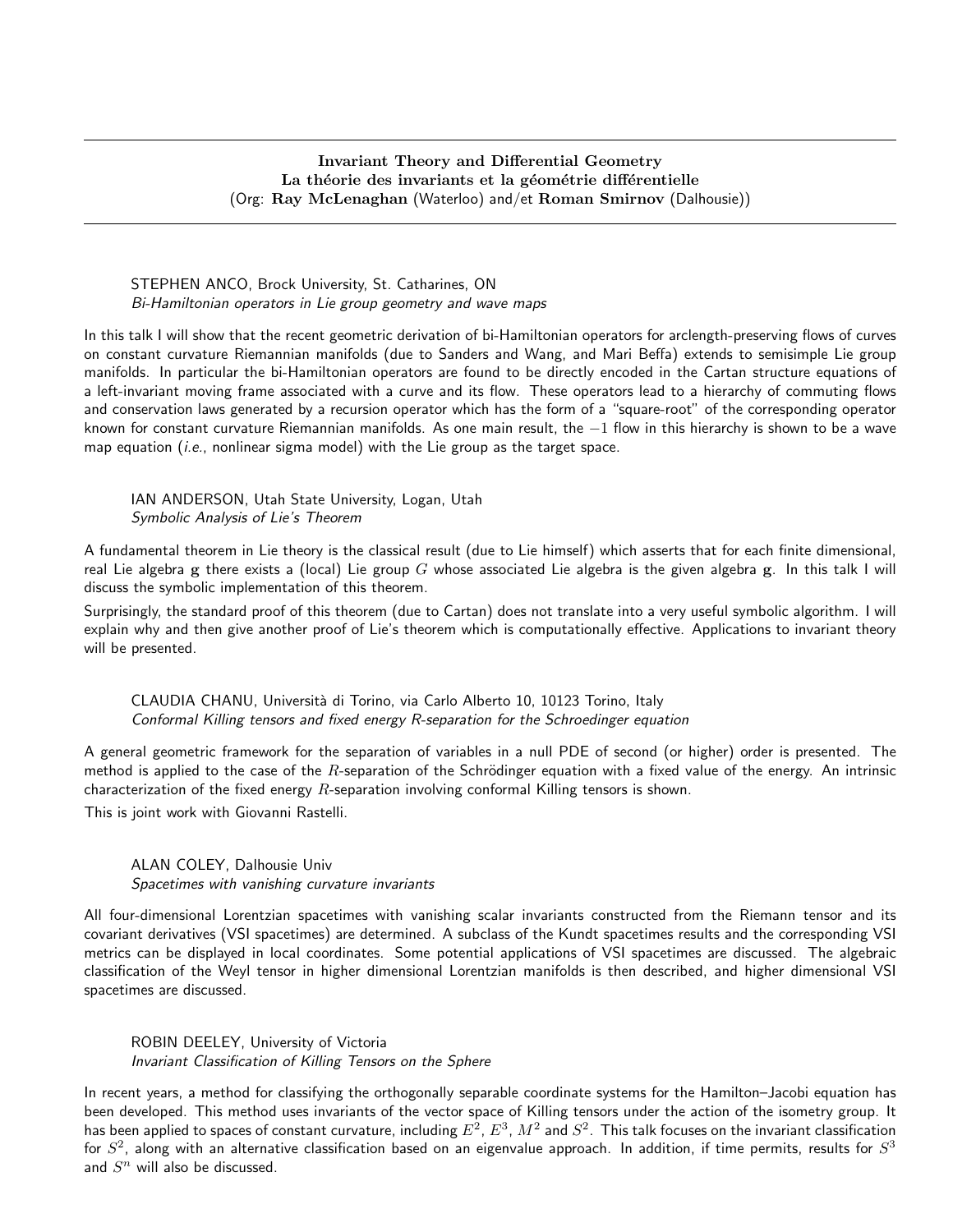This is joint work with Ray McLenaghan and Roman Smirnov.

LUCA DEGIOVANNI, Mathematics Departement, University of Torino, via Carlo Alberto 10, 10123 Torino, Italy Classification of Killing tensor on flat 2-manifolds

An alternative way to obtain the well known classification of Killing tensors and separable coordinates systems, on Euclidean and Minkowski planes, is given. The classification is obtained considering the whole class of transformation that preserve the type of coordinates associated to a given Killing tensor. On flat 2-manifolds, the infinitesimal generator of these transformations form an integrable distribution with rank, in a generic point, equal to the dimension of the vector space of Killing tensors. Thus the integral surfaces of the distribution can be found just looking for the loci where the rank decreases. The process is purely algebraic.

MICHAEL EASTWOOD, University of Adelaide, South Australia 5005 Projective Invariance and Killing Fields

The infinitesimal symmetries on a Riemannian manifold satisfy the Killing equation:  $\nabla_{aV_b} = 0$ . This equation sees only the projective geometry of the underlying metric, i.e., the geometry of the unparameterised geodesics. I shall explain what this means, its consequences, and how this observation generalises to other Killing equations.

RYAD GHANAM, University of Pittsburgh at Greensburg Representations for low-dimensional Lie algebras

In this talk we will report on progress in the problem of finding linear representations for low-dimensional real Lie algebras. For each Lie algebra g of dimension less than or equal to 6, we will give a matrix Lie group whose Lie algebra is the given algebra in the list. We will also give a representation of the Lie algebra in terms of vector fields.

SIGBJORN HERVIK, Dalhousie University, Halifax, NS Spacetimes with Constant Scalar Invariants

In this talk we will discuss spacetimes with constant scalar invariants. There are many examples of such spacetimes, among them spacetimes with vanishing curvature invariants and homogeneous spaces. A certain class of spacetimes to which all known examples belong, as well as their mathematical and physical properties, will be discussed.

JOSHUA HORWOOD, University of Cambridge, Department of Applied Mathematics and Theoretical Physics, Wilberforce Road, Cambridge CB3 0WA, United Kingdom Classification of orthogonal coordinate webs in three-dimensional Minkowski space

The use of isometry group invariants to classify orthogonally separable Hamiltonian systems and their associated orthogonal coordinate webs in spaces of constant curvature has been remarkably successful on the Euclidean and Minkowski planes. Recently, Horwood, McLenaghan and Smirnov derived an invariant-based classification for the eleven orthogonal coordinate webs in three-dimensional Euclidean space. In this talk, I will focus on a substantially harder problem, namely three-dimensional Minkowski space, for which there are fifty distinct coordinate systems which permit orthogonal separation of the associated Hamilton-Jacobi and Helmholtz equations. I will outline an invariant classification scheme for the corresponding thirty-eight orthogonal coordinate webs, emphasizing not only the role of the group invariants in its development, but also the importance of group covariants, reduced invariants and conformal symmetries.

NIKY KAMRAN, McGill University Null surfaces and contact geometry

We will start with a survey of the null surface formulation of the Einstein field equations of gravitation, which has been developed over many years by Newman and his collaborators. We will then show how this makes it possible to rediscover the isomorphism between three-dimensional conformal Lorentzian geometry and and the contact geometry of third order ordinary differential equations, first brought to light by Cartan and Chern. We will also show that four-dimensional conformal Lorentzian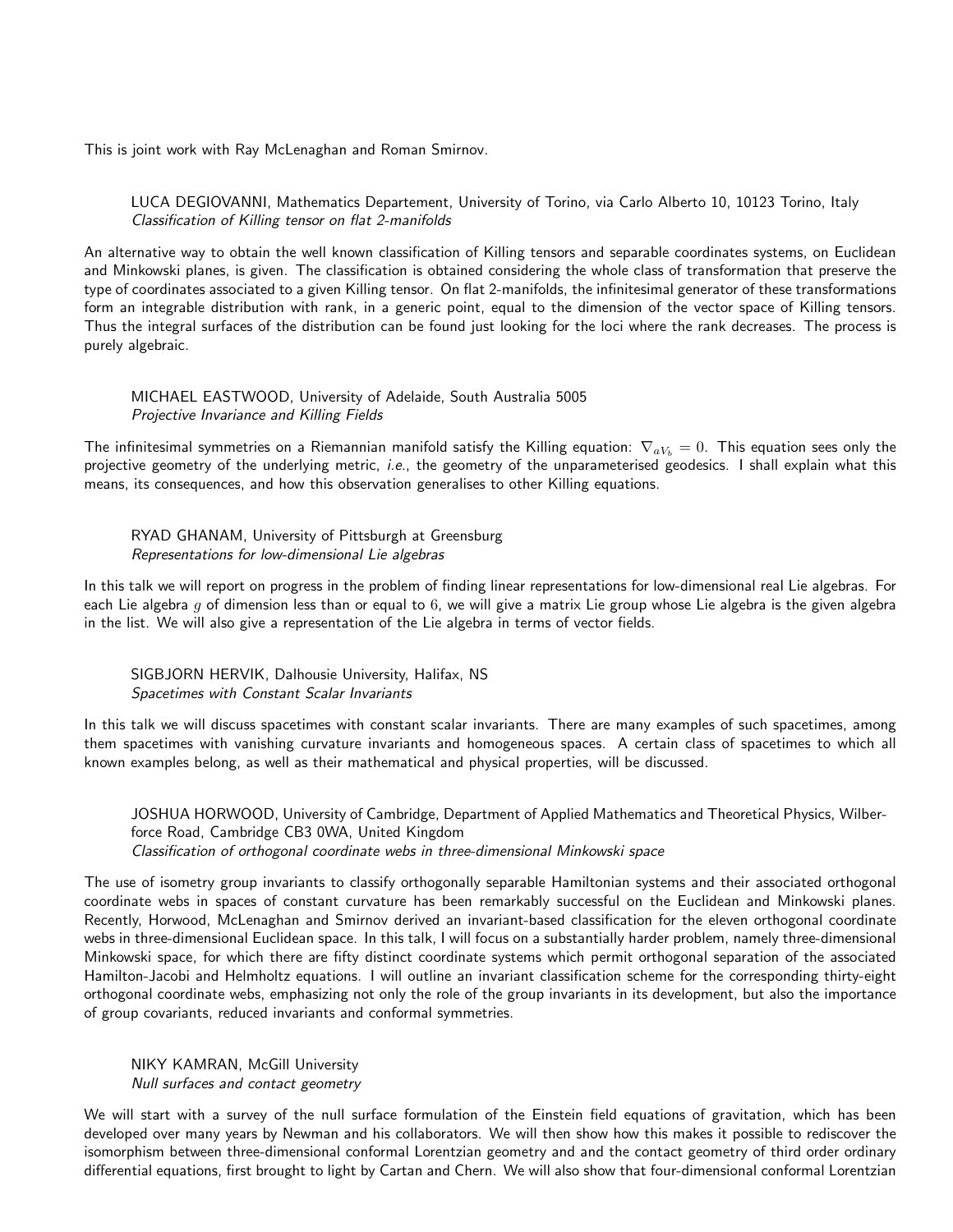geometry corresponds to the contact geometry of a class of overdetermined system of second-order pdes in two independent variables.

### IRINA KOGAN, North Carolina State University Rational and Algebraic Invariants and the Moving Frame Method

We consider rational actions of the connected algebraic groups on an affine space, and provide algorithms for constructing finite generating sets of rational and algebraic invariants, together with the algorithms for rewriting any rational invariant in terms of the generators. The construction of algebraic invariants, we propose, can be seen as an algebraic counterpart of the Fels and Olver moving frame construction for local smooth invariants on a differential manifold. In particular, we provide an algebraic equivalent for the notions of cross-section and invariantization. The algebraic formulation reduces all algorithms to Groebner bases computations, and can be easily implemented in any computer-algebra system. A generating set of rational invariants is obtained as a side product of our algorithm for constructing a generating set of algebraic invariants.

This is a joint work with E. Hubert, INRIA, France.

WILLARD MILLER, JR., University of Minnesota, Minneapolis, Minnesota Second-order superintegrable systems

A Schrödinger operator with potential on a Riemannian space is 2nd-order superintegrable if there are  $2n - 1$  (classically) functionally independent 2nd order symmetry operators. (The  $2n - 1$  is the maximum possible number of such symmetries.) These completely integrable Hamiltonian systems are of special interest because they are multi-integrable, even multiseparable, i.e., variables separate in several coordinate systems, and the systems are explicitly solvable in terms of special functions.

We first give examples of superintegrable systems and then we present very recent results giving the general structure of superintegrable systems in all 2D, and 3D conformally flat spaces, and a complete list of such spaces and potentials in 2D. The results reported here were obtained in collaboration with E. G. Kalnins, G. S. Pogosyan and J. Kress.

#### ROBERT MILSON, Dalhousie University

Killing tensors as irreducible representations of the general linear group

We show that the vector space of fixed valence Killing tensors on a space of constant curvature is naturally isomorphic to a certain irreducible representation of the general linear group. The isomorphism is equivariant in the sense that the natural action of the isometry group corresponds to the restriction of the linear action to the appropriate subgroup. As an application, we deduce the Delong–Takeuchi–Thompson formula on the dimension of the vector space of Killing tensors from the classical Weyl dimension formula.

# ANATOLY NIKITIN, Institute of Mathematics, Kiev, Ukraine On the Galilean vector covariants

I will present a complete list of the Galilean vector covariants and describe the Galilei invariant wave equations for vector and spinor fields.

PETER OLVER, University of Minnesota Lie pseudo-groups

A theory of moving frames is developed for Lie pseudo-groups, leading to new, explicit computational algorithms for determining their structure and the structure of their differential invariant algebra. The talk will focus on symmetry (pseudo-)groups of differential equations and variational problems.

DENNIS THE, McGill University, Dept. of Math & Stats, 805 Sherbrooke St. West, Montreal, QC H3A 2K6 Symmetries, conservation laws, and cohomology of Maxwell's equations using potentials

We discuss the symmetry and conservation law structure for the free-space Maxwell's equations in Minkowski space and two of its potential systems: